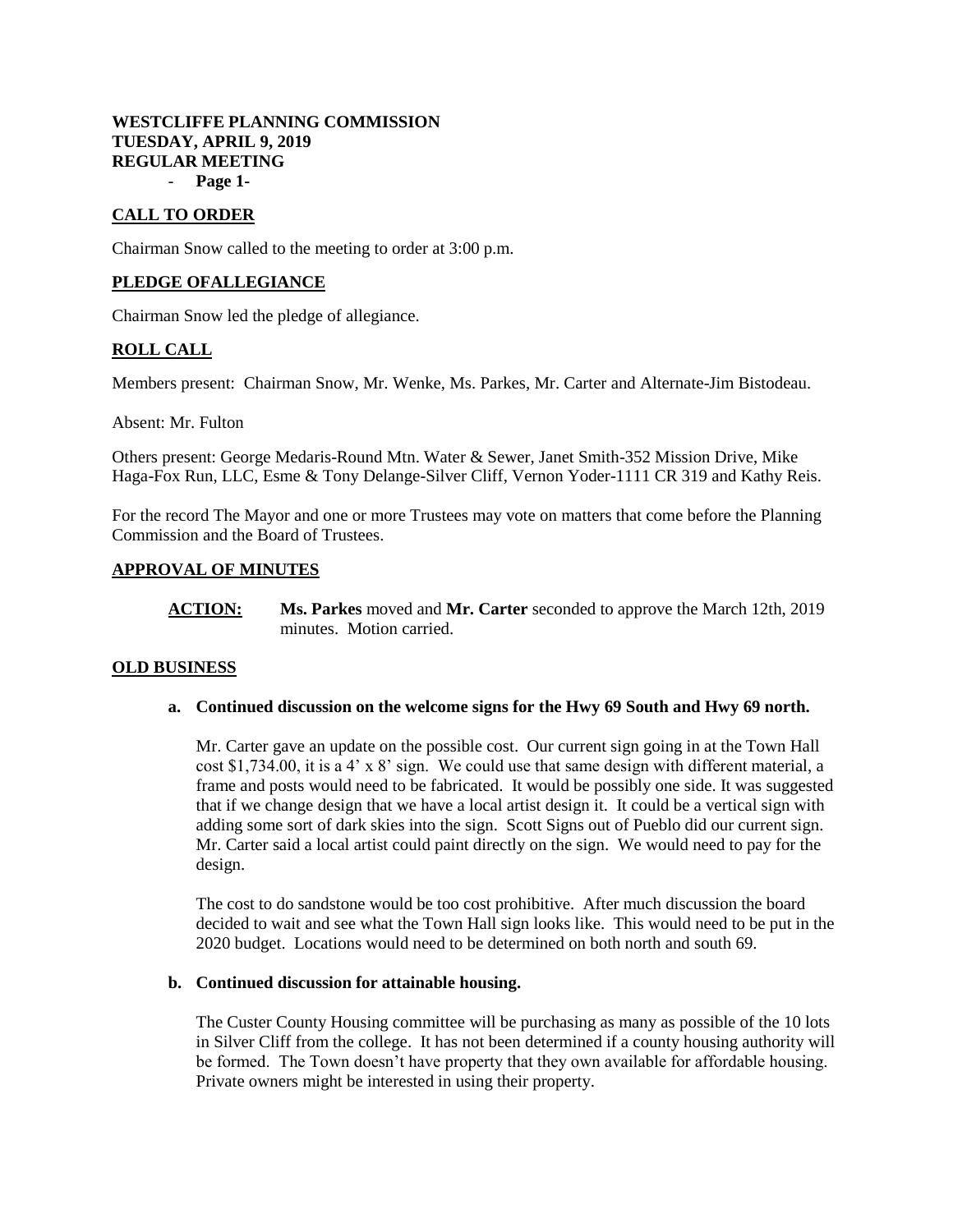### **WESTCLIFFE PLANNING COMMISSION TUESDAY, APRIL 9, 2019 REGULAR MEETING** - **Page 2-**

#### **NEW BUSINESS**

#### **a. Discuss pursuing planning for a trail around Westcliffe-Trails for All-Janet Smith.**

Janet stated that after attending the Board of Trustees meeting, she was asked to bring this to the Planning Commission. She would like some guidance on a route focusing on the Westcliffe portion. The focus is linking the school to the Bluff Park. The feedback going down Chloride Gulch has not been good.

Questions and concerns were:

**Is it a top priority of Trails for All?** Yes, based on feasibility, it was listed on the 2004 County Master Plan.

**Couldn't the sidewalks be used?** The kids use the alley as an emergency from the school. The trails would be a softer surface and gets folks away from the traffic.

**Has there been requests from visitors?** It is somewhat of an assumption that the trails would be used.

**What are your objections overall for the Westcliffe and Silver Cliff Trail?** Hiking, biking and walking. To make it easier for people to get out recreationally and do a loop. Getting from point A to B, avoiding traffic if possible.

Suggestions were to go out to the mining area, with different lengths of trails. After more discussion it was suggested to come back with a clear plan for walking, running and biking and how to maintain it. After that get the two Towns and County together or at least a representative from each.

# **b. Consideration of request to recommend a Use by Special Review for an Airbnb at 608 Main Street.**

The applicants were not in attendance. Clerk Reis explained the meeting was incorrectly published for the 12<sup>th</sup>. Mr. Carter reported that there is a building in back of their house and couldn't be used for a long-term rental and there is ample parking. The board agreed to recommend it for approval to the Board of Trustees, as they ultimately will make the final decision.

# **ACTION: Mr. Carter** moved and **Ms. Parkes** seconded to recommend a Use by Special Review for an Airbnb at 608 Main Street. Motion carried.

# **c. First review of a residential development in Vivienda Parque on Hermit Lane.**

Mr. Carter explained the current plan that is being looked at doesn't need to come before this board. This is informational at this point. No decision needs to be made.

Mike Haga explained the original plan on different lots have issues due to an old water line going through it. Due to the cost and not knowing the outcome, we are now looking at lot R on Hermit Road, directly behind the Westcliffe Town Homes, a little over 2 acres. We can